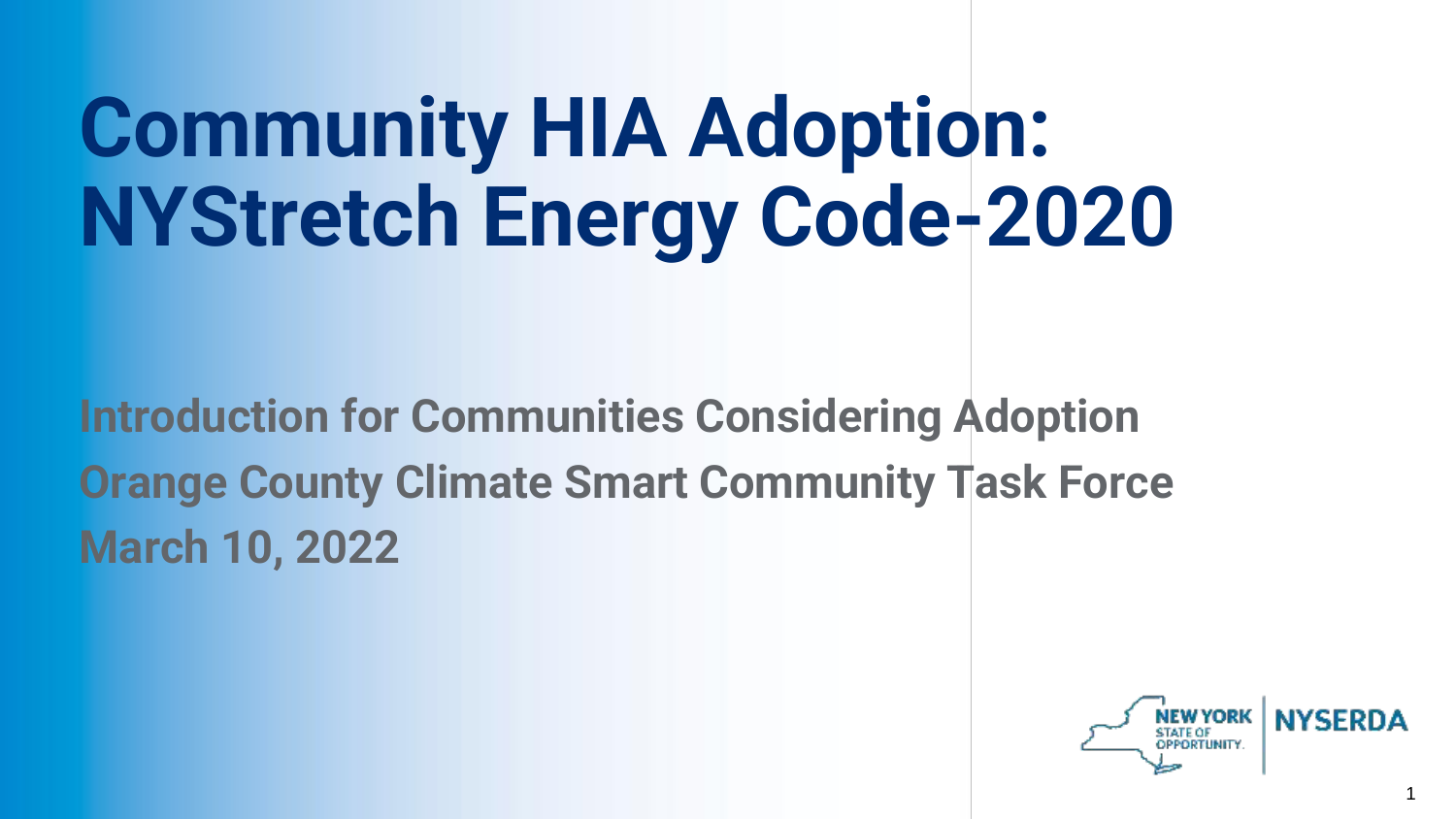# What is NYStretch Energy Code-2020?

#### > **Readily adoptable local energy code**

- On average, 11% more efficient than ECCCNYS-2020
- Expressly authorized by Article 11 of NYS Energy Law

#### > **Overlay of IECC-2018/ECCCNYS-2020**

- NYStretch prepares municipalities for future code cycles
- Intended to be a 1-cycle stretch; anticipated to be roughly as efficient as the next version of the State Energy Code
- > **Based on proven technologies, systems & construction techniques**
	- Integrates best practices from programs such as ENERGY STAR for Homes
	- Does not require builders to use new, unavailable or unfamiliar products
	- Does not require building departments to adopt new means of enforcement

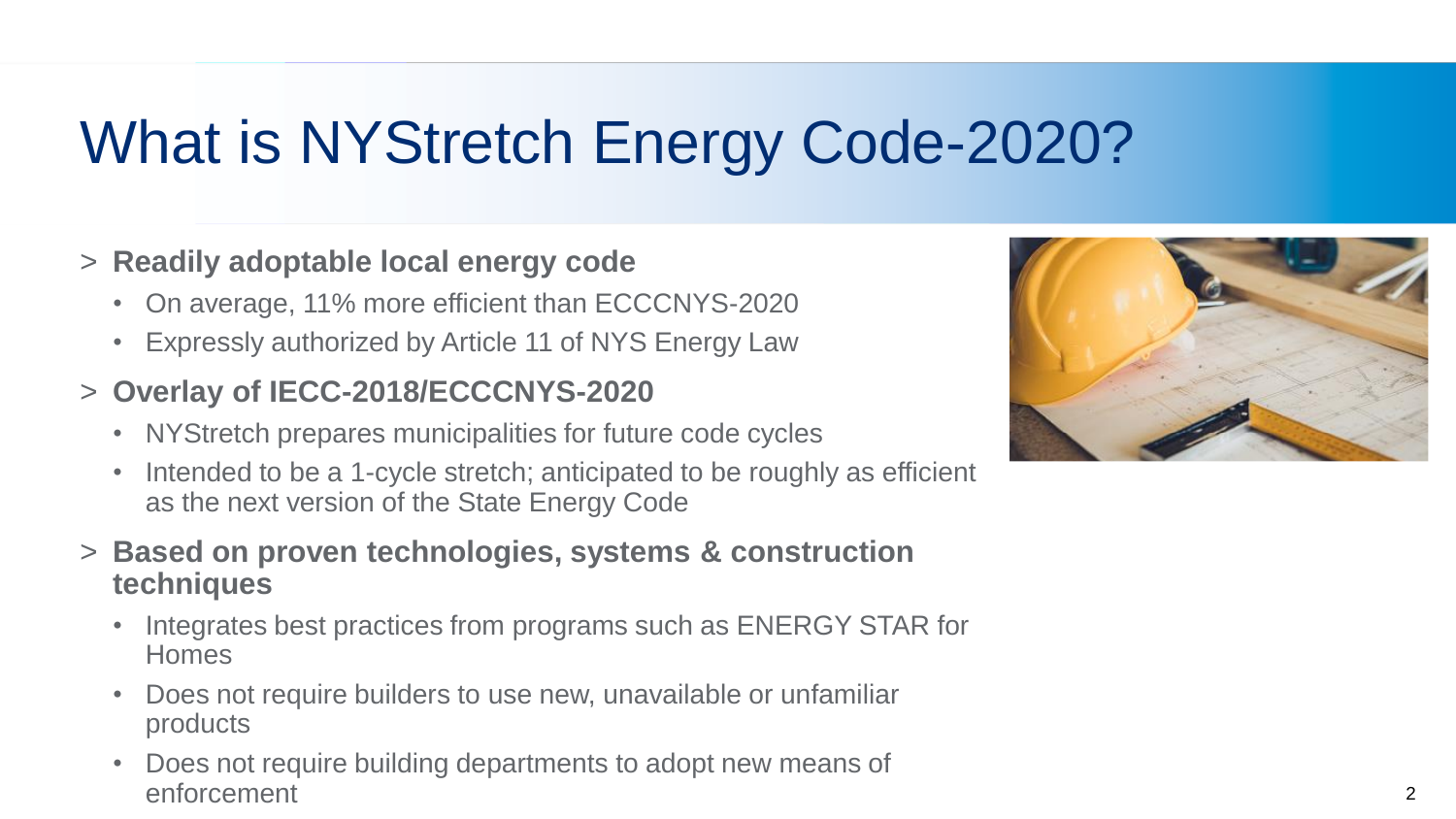## **Clean Energy Communities Action Grant: NYStretch Energy Code**



- > Adopt NYStretch Code to reduce energy consumption, operating + utility costs, and greenhouse gas emissions
- > CEC designation not required
- > 1,200 points
- > \$5,000 or \$50,000 grants available
- > Must be adopted and take effect no later than June 30, 2022

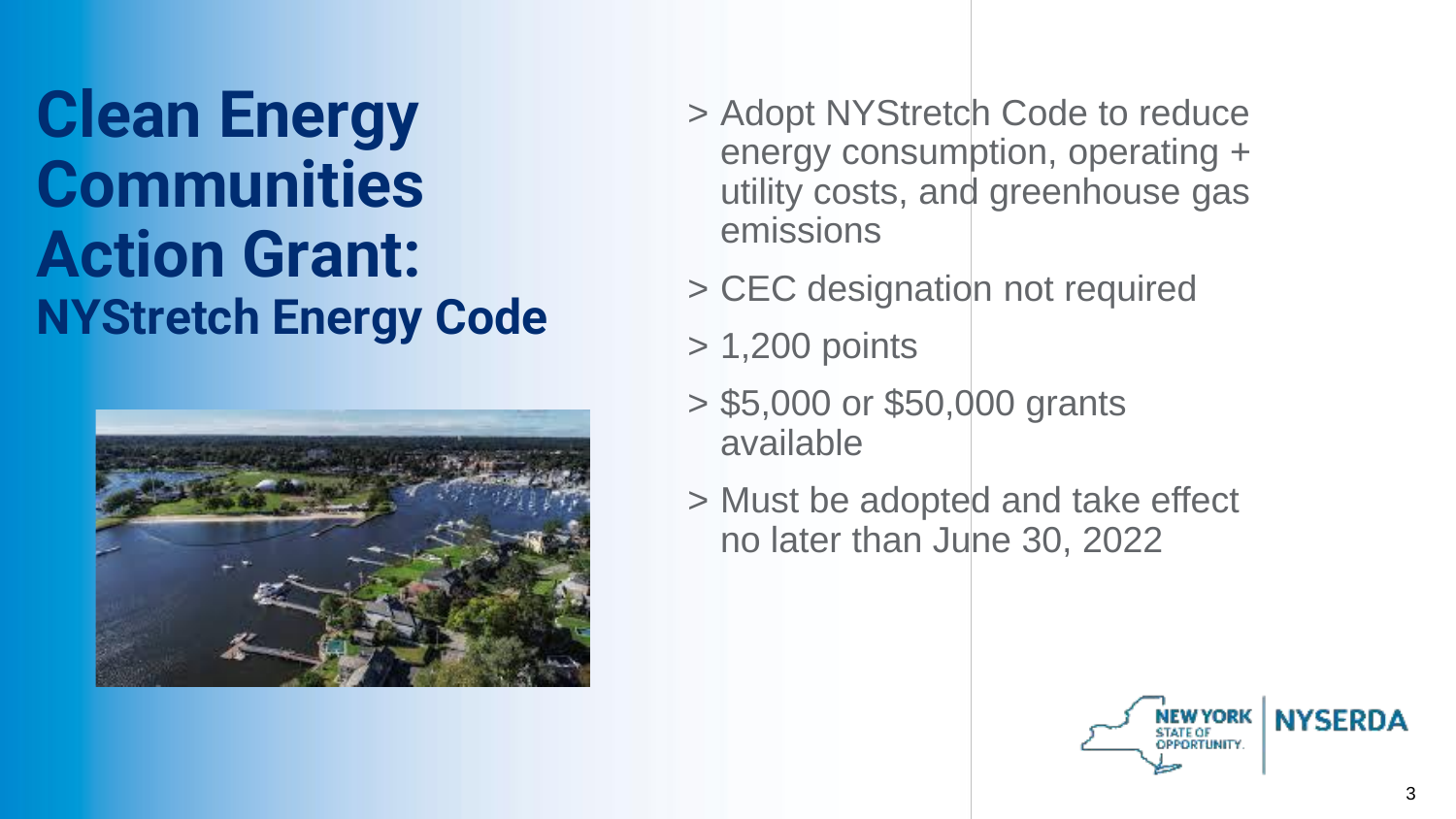# Energy Benefits

- > **Energy and cost savings of roughly 11%<sup>1</sup>over ECCCNYS-2020**
- > **Cost Effective (1-2% incremental cost for new construction)**
- > **Paybacks <10 years**
- > **Greater GHG reductions than ECCCNYS-2020**
- > **Residential code near net zero**
- > **Helps ensure verifiable performance**
- > Addresses 40% of our energy use—buildings

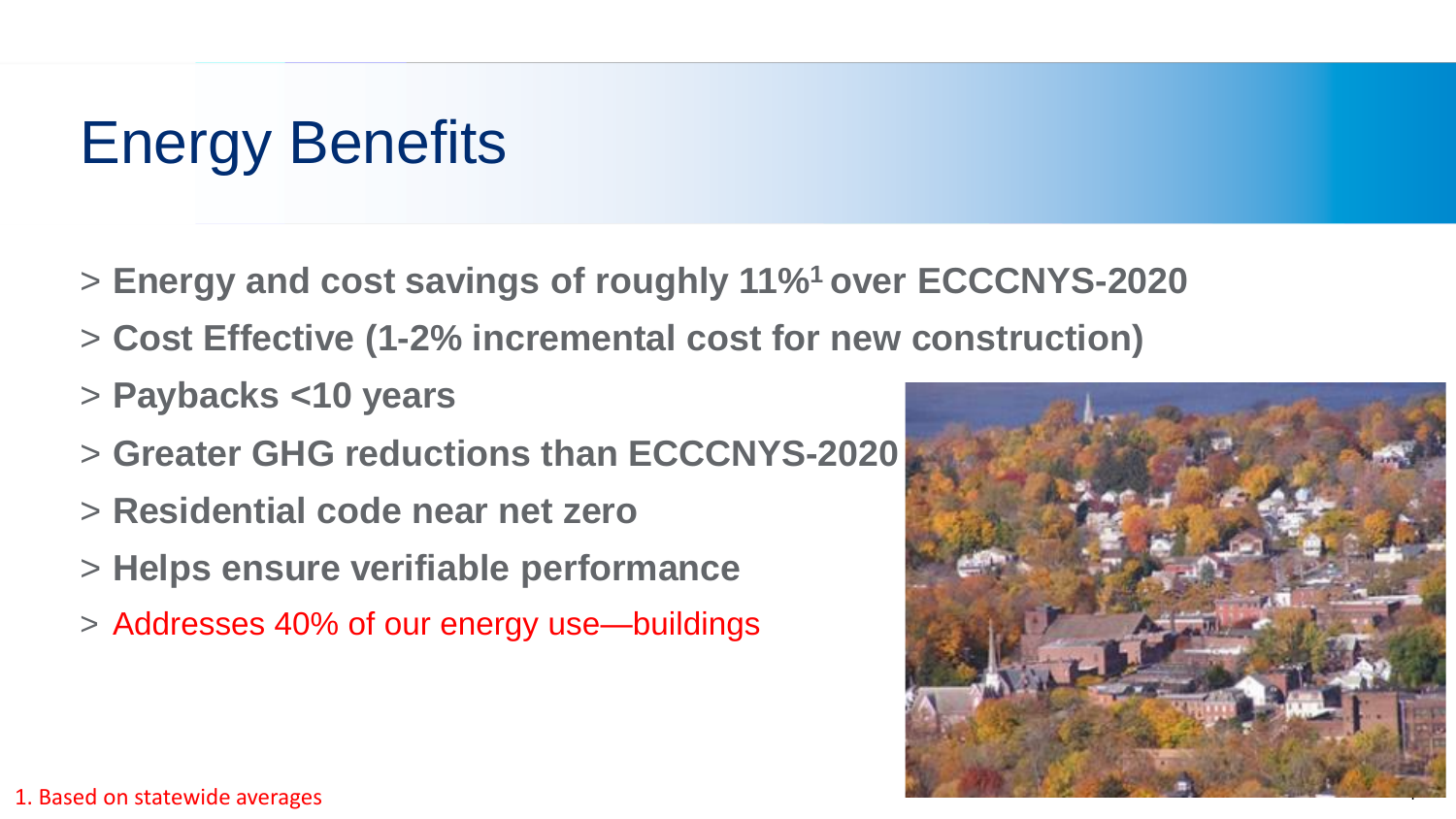# Non-energy Benefits

- > **Long-term benefits of building better today**
	- Saves tenants and owners Energy and Money
	- Lower energy use means reduced operating costs
	- Energy \$\$ saved in YOUR community STAY in the community

#### > **Climate & community benefits**



- Develops and utilizes local workforce and creates more green jobs and responds to CLCPA goals
- Economic development via green developers and green workforce expansion
- Increases community attractiveness more owners and tenants desire green and energy efficient buildings
- More resilient buildings and communities
- Energy Codes help provides healthier indoor environments
- Greater comfort = resident/occupant satisfaction/comfort
- > **Encourages plan review and site inspection by third parties/HERS Raters**
	- Promotes Performance Compliance and Testing that can lessen load on building departments
		- Examples HERS Raters for Residential, Blower Door testing, Cx Agents for Commercial Lighting, HVAC Cx
		- Specialized Air Barrier professionals, large building testing, Ventilation testing
	- Several NYS communities ALREADY implementing advanced codes L.I. Communities, Bedford, Greenburgh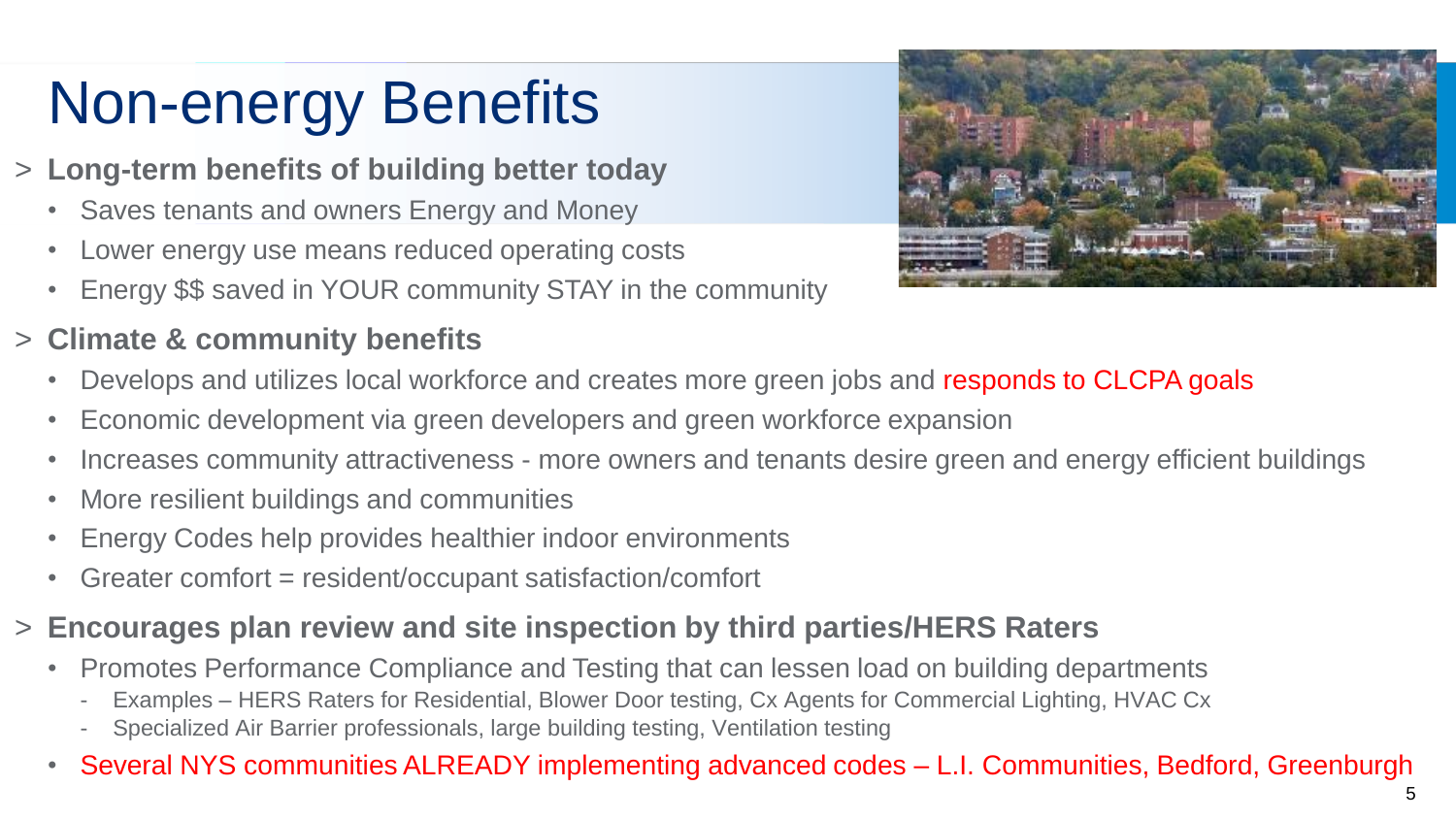#### Cost impact: Commercial construction

#### >**Statewide weighted average<sup>1</sup> results—9 building types, 3 climate zones:**

- Percent savings: 7.1%
- Incremental cost: \$1.14/ft<sup>2</sup>
- Simple payback: 10.5 years<sup>2</sup>

- **1. Based on prescriptive and mandatory provisions. Results will vary depending on building and construction type, location in NYS and compliance path**
- **2. Before NYSERDA or utility incentives, federal tax credits, C-PACE Financing, etc.**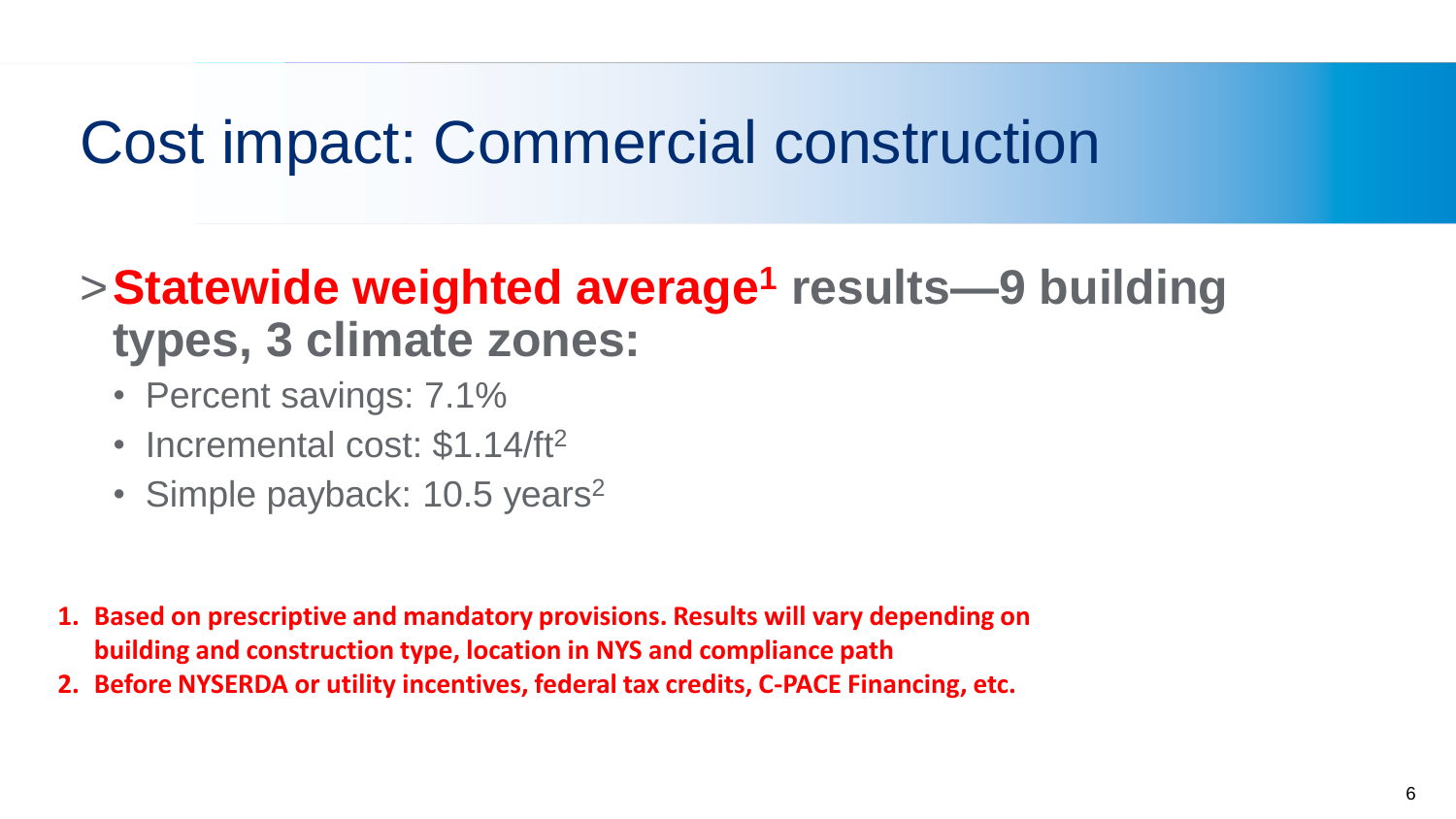## Cost impact: commercial construction, continued

> Weighted averages by climate zone<sup>1</sup>:

| <b>Climate Zone</b> | <b>Construction</b><br><b>Weight</b> | <b>Energy Cost</b><br><b>Savings</b> | <b>Incremental</b><br><b>First Cost<sup>2</sup></b> | <b>Simple Payback</b> |  |
|---------------------|--------------------------------------|--------------------------------------|-----------------------------------------------------|-----------------------|--|
| 4A                  | 71%                                  | 5.5%                                 | \$0.85/SF                                           | 11.0                  |  |
| 5A                  | 21%                                  | 10.5%                                | \$1.81/SF                                           | 9.8                   |  |
| 6A                  | 8%                                   | 9.9%                                 | \$1.96/SF                                           | 10.5                  |  |

**1. Based on prescriptive and mandatory provisions. Results will vary depending on building and construction type, location in NYS and compliance path**

**2. Before NYSERDA or utility incentives, federal tax credits, C-PACE Financing, etc.**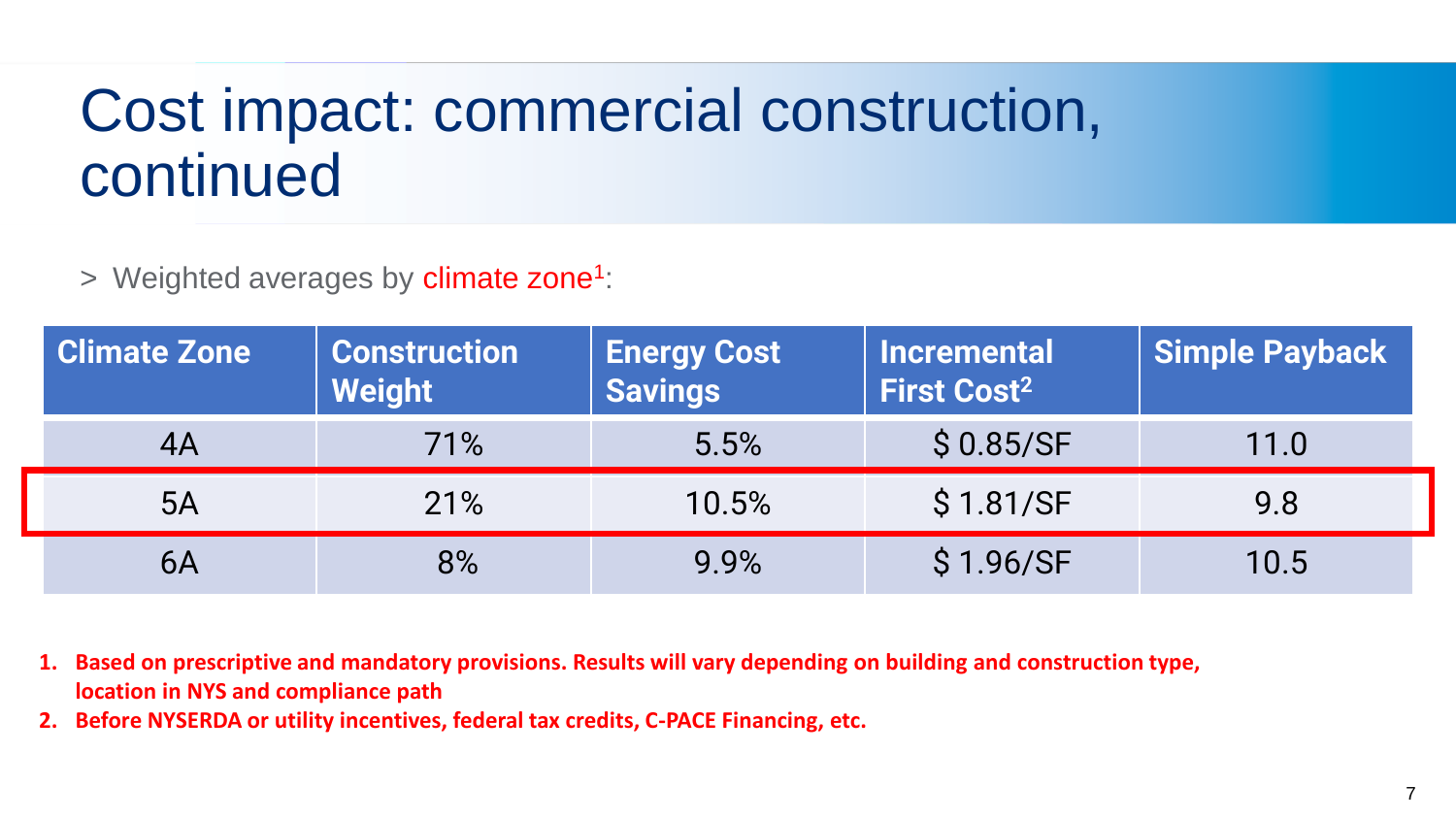#### Cost impact: residential construction

- > Statewide weighted average<sup>1</sup> results—2 building types, 3 climate zones:
	- Percent savings: 21.5%

| <b>Building Type</b> | <b>Incremental Cost (per</b><br>dwelling unit) <sup>2</sup> | <b>Simple Payback (years)</b> |
|----------------------|-------------------------------------------------------------|-------------------------------|
| Single family        | \$2,156                                                     | 5.5                           |
| Multifamily          | \$1,590                                                     | 9.7                           |

- **1. Based on prescriptive and mandatory provisions. Results will vary depending on building and construction type, location in NYS and compliance path**
- **2. Before NYSERDA or utility incentives, federal tax credits, C-PACE Financing, etc.**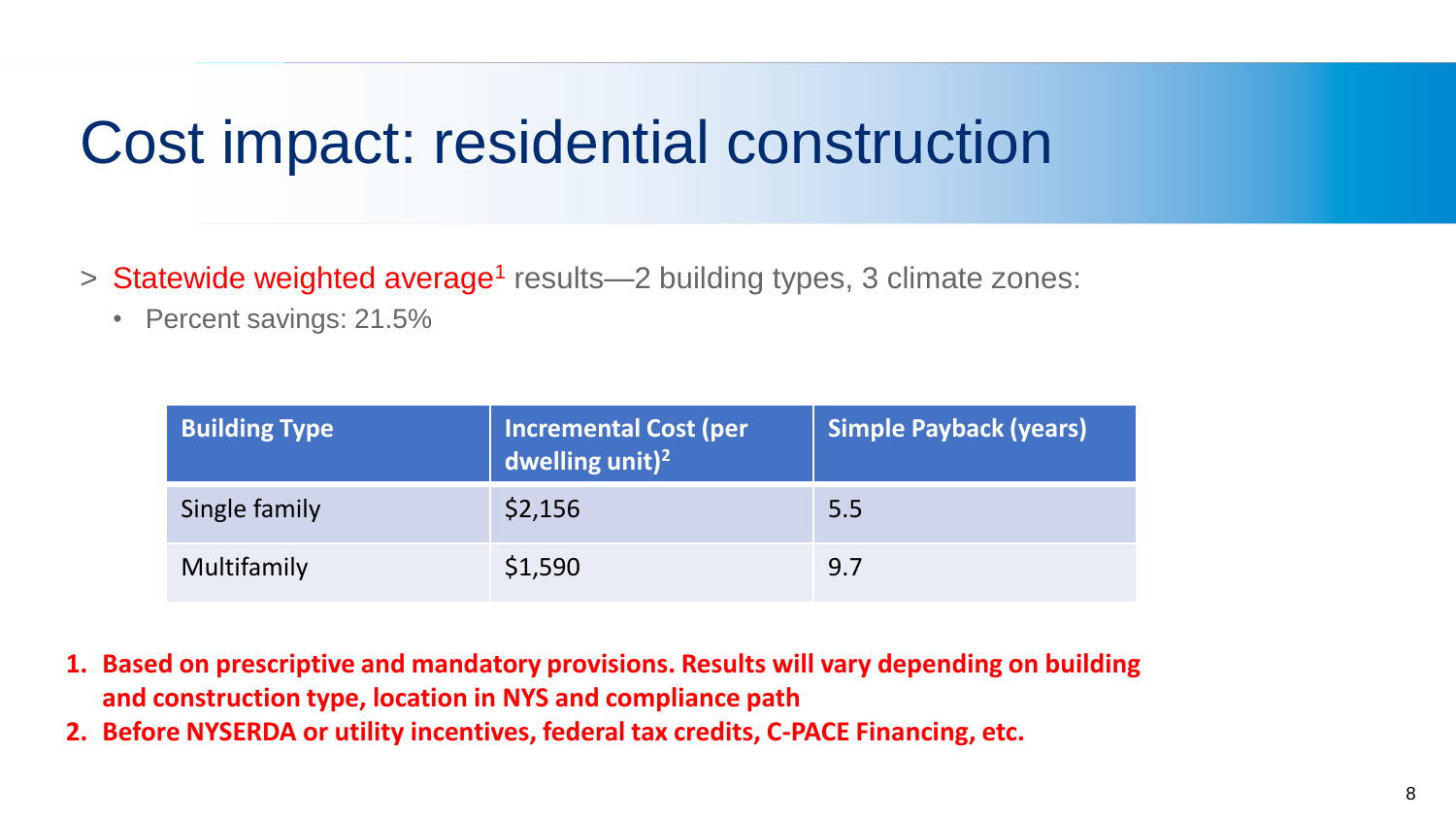## Cost impact: residential construction, continued

> Weighted averages by climate zone<sup>1</sup>:

|                           |                                                                         | Single-family                                          | Multifamily                  |                                                                        |                                                         |                              |
|---------------------------|-------------------------------------------------------------------------|--------------------------------------------------------|------------------------------|------------------------------------------------------------------------|---------------------------------------------------------|------------------------------|
| Climate<br>Design<br>Zone | Total Annual<br><b>Energy Cost</b><br>Savings<br>(\$/dwelling)<br>unit) | Total<br>Incremental<br>Costs<br>(\$/dwelling<br>unit) | Simple<br>Payback<br>(Years) | Total Annual<br><b>Energy Cost</b><br>Savings<br>(\$/dwelling<br>unit) | Total<br>Incremental<br>Costs<br>(\$/dwelling)<br>unit) | Simple<br>Payback<br>(Years) |
| 4A-NYC                    | \$265                                                                   | \$1,910                                                | 7.2                          | \$156                                                                  | \$1,625                                                 | 10.4                         |
| 4A-halance                | ፍጋፎብ                                                                    | <b>CONC2</b>                                           | Q 2                          | <b>\$148</b>                                                           | <b>C1 199</b>                                           | 10.1                         |
| 5Α                        | \$407                                                                   | \$2,202                                                | 5.4                          | \$198                                                                  | \$1,745                                                 | 8.8                          |
| 6A                        | \$431                                                                   | \$1,914                                                | 4.4                          | \$205                                                                  | \$1,791                                                 | 8.7                          |
| <b>NY State</b>           | \$389                                                                   | \$2,156                                                | 5.5                          | \$165                                                                  | \$1,590                                                 | 9.7                          |

- **1. Based on prescriptive and mandatory provisions. Results will vary depending on building and construction type, location in NYS and compliance path**
- **2. Before NYSERDA or utility incentives, federal tax credits, C-PACE Financing, etc.**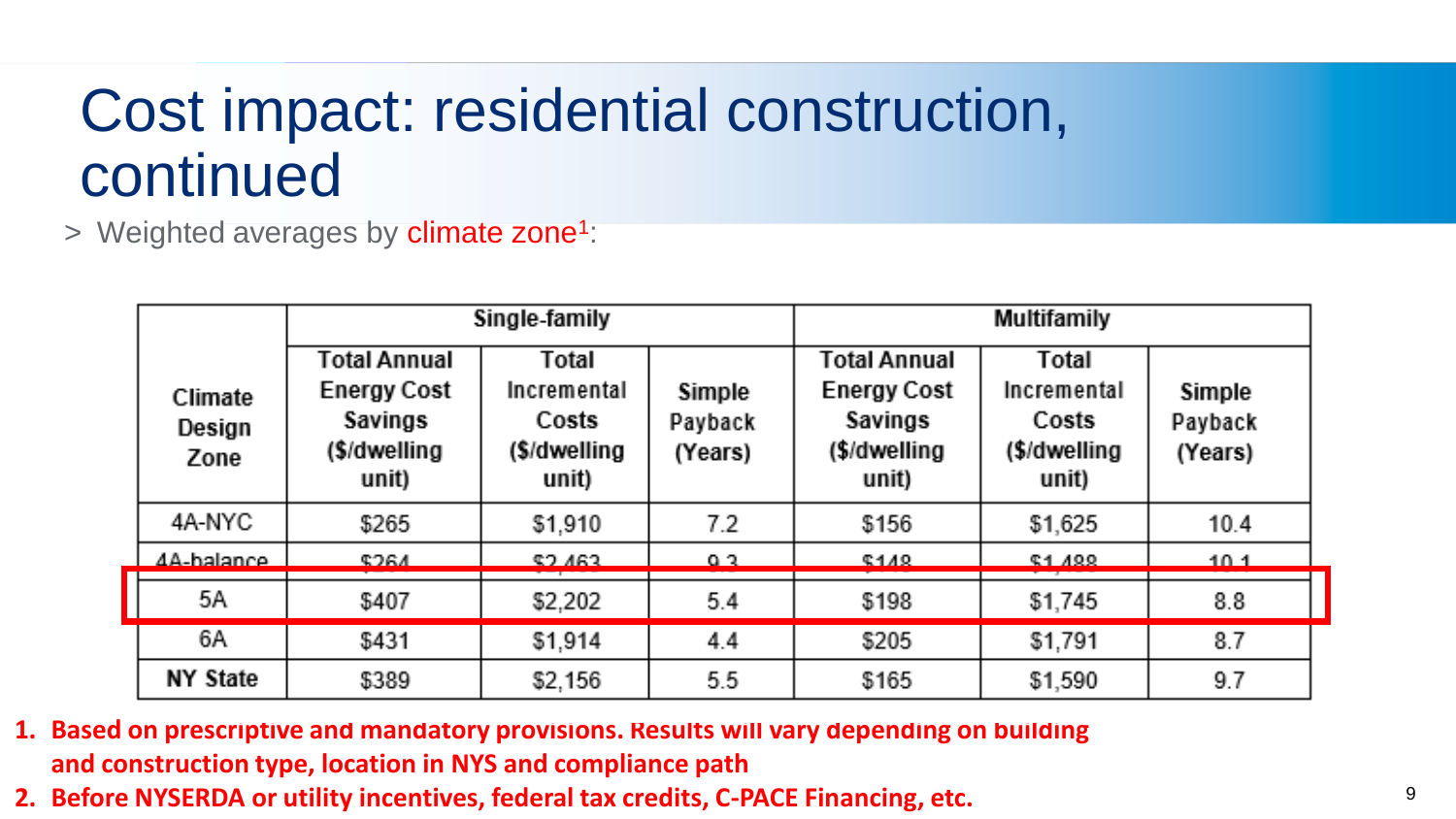#### Incentive programs and services

**Utilities, NYSERDA, NYPA may offset or reduce incremental costs for commercial and residential construction projects**

- > NYSERDA—New construction programs, design assistance
- > NYPA—Commercial construction programs
- > Utilities—Electrification and focused measures incentives
	- HVAC
	- Insulation
	- Custom whole-building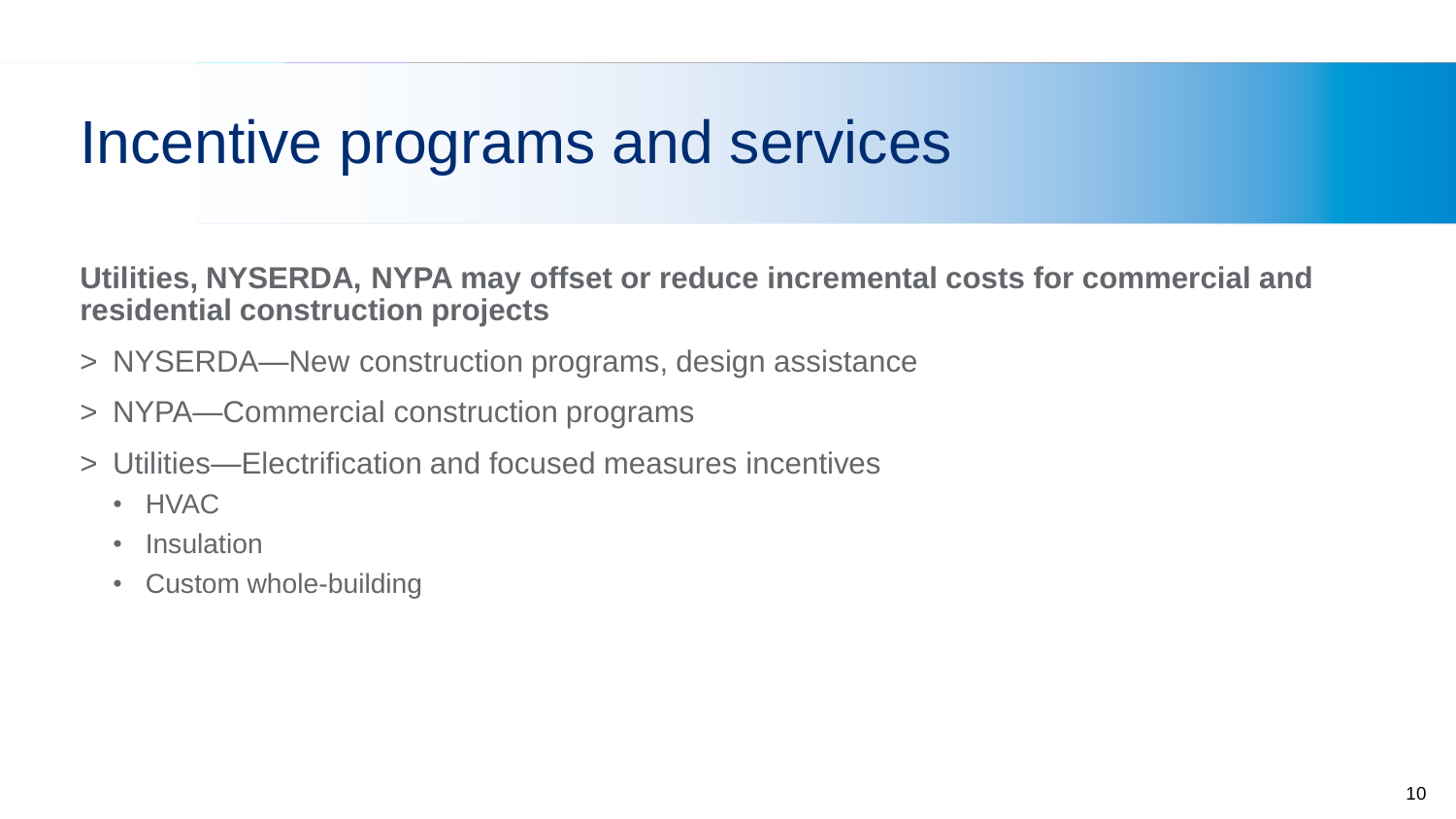## Residential compliance paths

- > **Prescriptive path** (often using RES*check* software)
	- Roughly equivalent to ENERGY STAR Homes, ERI of ~63
	- RES*check* supports NYStretch-2020
- > **Performance path**
	- Energy cost of proposed home <80% of reference home
- > **Passive house path**
	- Mandatory residential provisions plus PH metrics
- > **ERI path**
	- Mandatory provisions plus ERI index

| <b>ECCCNYS-</b> | <b>NYStretch-</b> |
|-----------------|-------------------|
| 2020            | 2020              |
| 62              | 50                |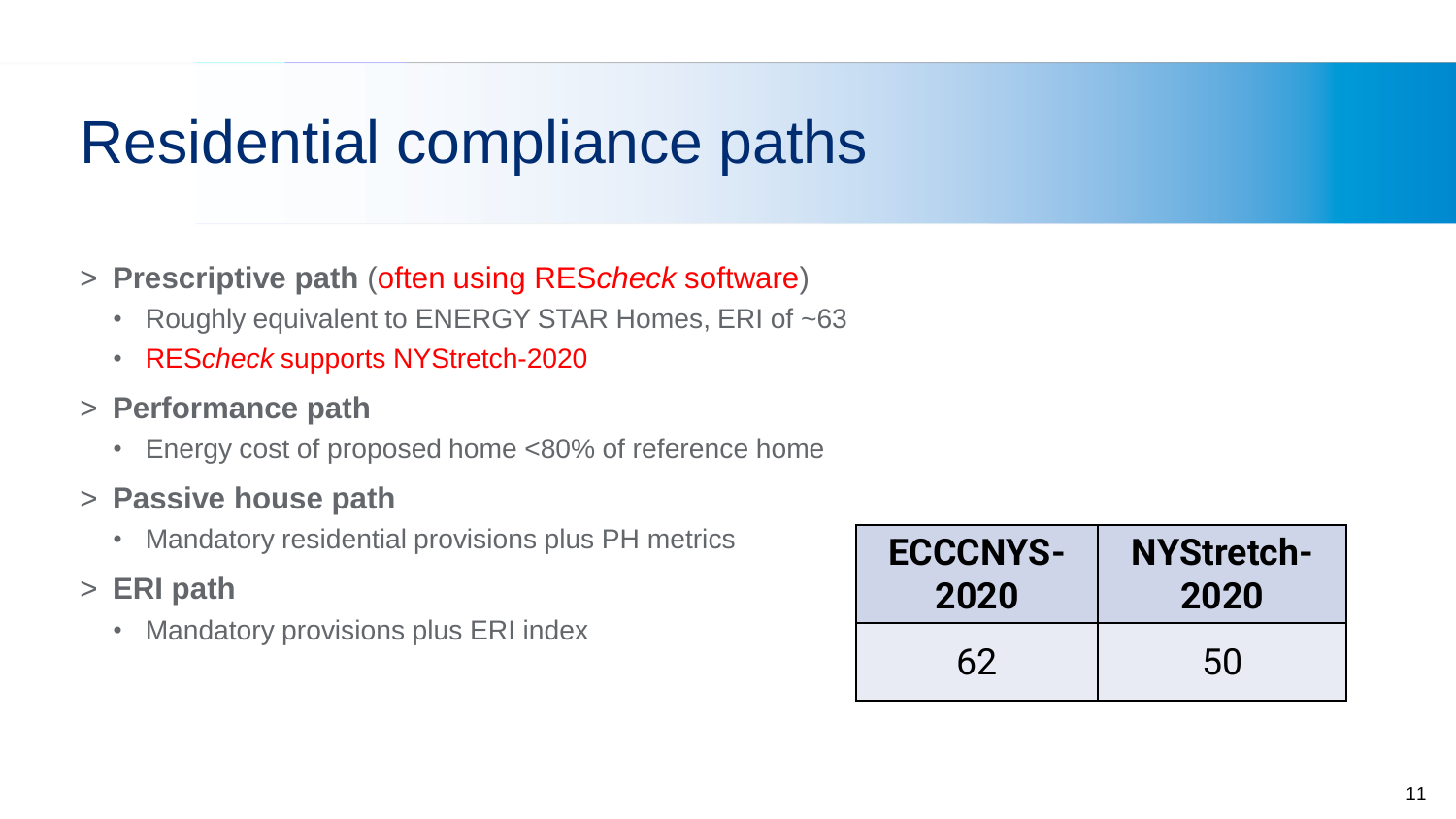**Commercial Approach: Acomcheck-Web COM***check ™* **for NY Stretch Code**

- *NY Stretch version available NOW at [www.energycodes.gov](http://www.energycodes.gov/) Example – Envelope Report & Engineers*
- *This documentation can be easily used by Designers and Engineers to document compliance during design*
- *CAN be 3rd Party Reviewed as well (Bedford Example)*

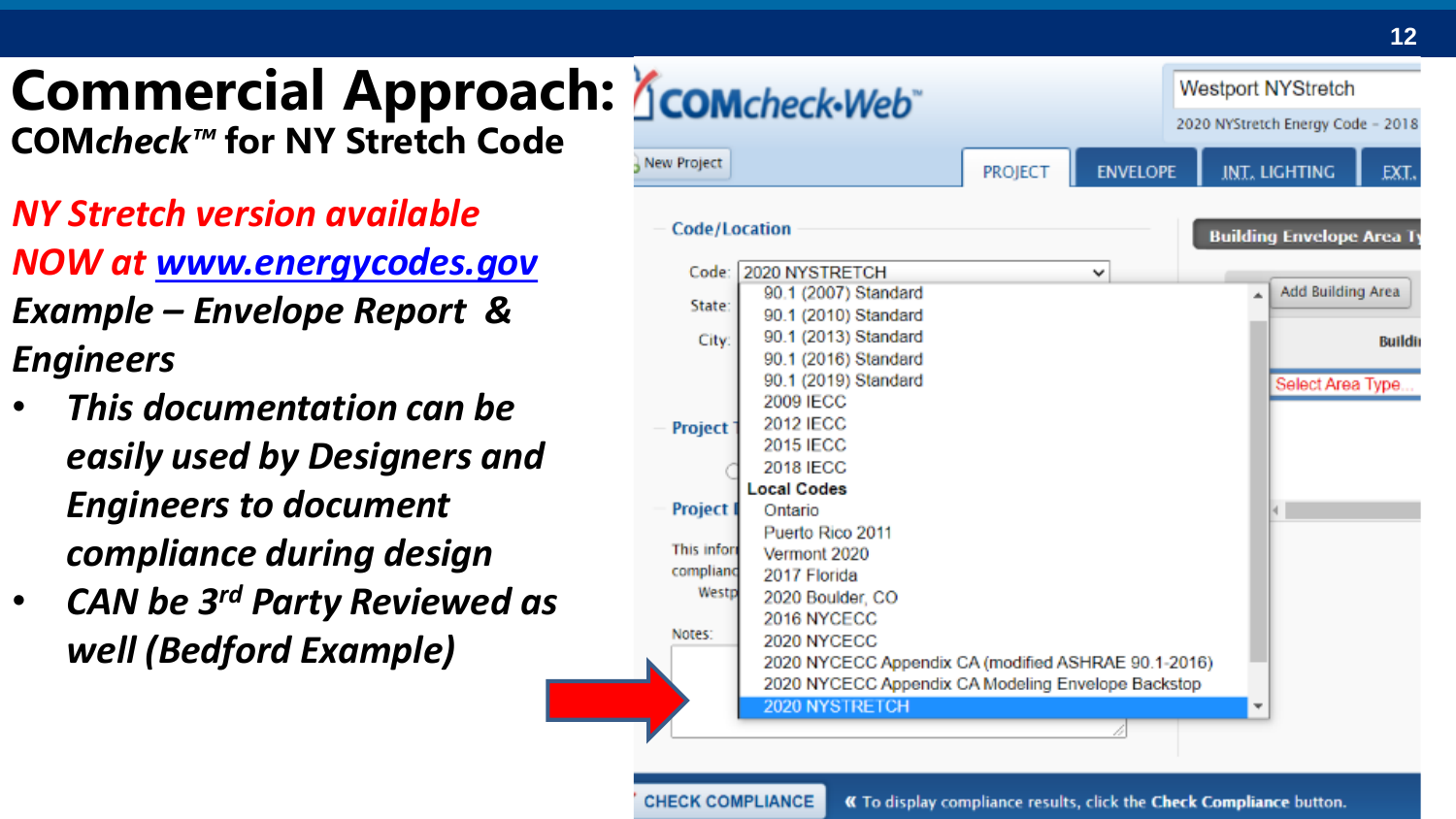# **Commercial Approach:**

**COMcheck** *™* **for NY Stretch Code**

• NY Code Enforcement Officials (CEOs) often use ask for this free DOE/PNNL Tool as Documentation

#### **Example:**

- **Envelope Report**
- **Reports for Mechanical, Lighting**
- **Plan Review and Site Inspection Checklists**
- **Includes all Mandatory and Prescriptive Requirements Too**



#### **Project Information**

**Energy Code Project Title** Location: Climate Zone **Project Type Vertical Glaz Permit No** Construction

| inergy Code:                 | <b>2015 IECC</b>         |     |
|------------------------------|--------------------------|-----|
| roject Title:                | <b>Natick Commercial</b> |     |
| ocation:                     | Natick, Massachusetts    |     |
| Ilmate Zone:                 | 5a                       |     |
| rolect Type:                 | <b>New Construction</b>  |     |
| ertical Glazing / Wall Area: | 14%                      |     |
| ermit No.                    | <b>XXXXXX</b>            |     |
| Construction Site:           | Owner/Agent:             | Des |
| 2121 Main Street             | Iohn Doe                 | œ   |

Natick Olne 2111 McDonald Drive. Nericle MA 017CO

laner/Contractor 102 Vosburgh Ave nthan MA 02119

#### **Additional Efficiency Package(s)**

High emplency HVAC. Systems that do not meet the performance requirement will be identified in the mechanical requirements checklist report.

| <b>Building Area</b>                                        | <b>Floor Area</b> |
|-------------------------------------------------------------|-------------------|
| 1-McDonald's (Dining: Cafeteria/Fast Food) : Nonresidential | 4490              |

#### **Envelope Assemblies**

Natick MA 01760

| <b>Assembly</b>                                                                                                                                 | Gross Area<br>or<br>Perimeter | Cavity<br><b>R-Value</b> | Cont.<br><b>R-Value</b> | Proposed<br><b>U-Factor</b> | <b>Budget U-</b><br><b>Factor</b> |
|-------------------------------------------------------------------------------------------------------------------------------------------------|-------------------------------|--------------------------|-------------------------|-----------------------------|-----------------------------------|
| Floor 1: Slab-On-Grade:Unheated, [Bidg. Use 1 - McDonald's] (c)                                                                                 | 277                           | -                        |                         | 0.730                       | 0.540                             |
| Roof 1: Insulation Entirely Above Deck, [Bidg. Use 1 -<br>McDonald':s1                                                                          | 4116                          |                          | 30.0                    | 0.032                       | 0.032                             |
| Roof (Co2 Room): Aftic Roof with Wood Joists, [Bidg. Use 1 -<br>McDonald':s1                                                                    | 15                            | 38.0                     | 0.0                     | 0.027                       | 0.027                             |
| <b>NORTH</b><br>Exterior Wall (Front): Wood-Framed, 16" o.c., [Bidg. Use 1 -<br>McDonald':s1                                                    | 622                           | 19.0                     | 7.5                     | 0.043                       | 0.064                             |
| Window (W1): Metal Frame Curtain Wall/Storefront, Perf. Specs.:<br>Product ID N/A, SHGC 0.40, [Bldg. Use 1 - McDonald's] (b)                    | 238                           |                          |                         | 0.360                       | 0.380                             |
| Door (Entrance): Glass (> 50% glazing):Metal Frame, Entrance Door,<br>Perf. Specs.: Product ID N/A, SHGC 0.40, IBIda, Use 1 -<br>McDonald's1(b) | 24                            |                          |                         | 0.770                       | 0.770                             |
| <b>EAST</b>                                                                                                                                     |                               |                          |                         |                             |                                   |
| Exterior Wall (Drive-thru Side): Wood-Framed, 16" o.c., [Bidg. Use 1 -<br>McDonald':s1                                                          | 1345                          | 19.0                     | 75                      | 0.043                       | 0.054                             |
| Window (W1): Metal Frame Curtain Wall/Storefront, Perf. Specs.:<br>Product ID N/A, SHGC 0.40, [Bldg. Use 1 - McDonald's] (b)                    | 15                            |                          |                         | 0.350                       | 0.380                             |
| Drive-thru Window 1: Metal Frame with Thermal Break: Fixed, Perf.<br>Specs.: Product ID N/A, SHGC 0.40, [Bldg. Use 1 -<br>McDonald's1(b)        | $\infty$                      |                          |                         | 0.430                       | 0.380                             |
| Drive-thru Window 2: Metal Frame with Thermal Break, Perf. Specs.:                                                                              | $\infty$                      |                          |                         | 0.430                       | 0.380                             |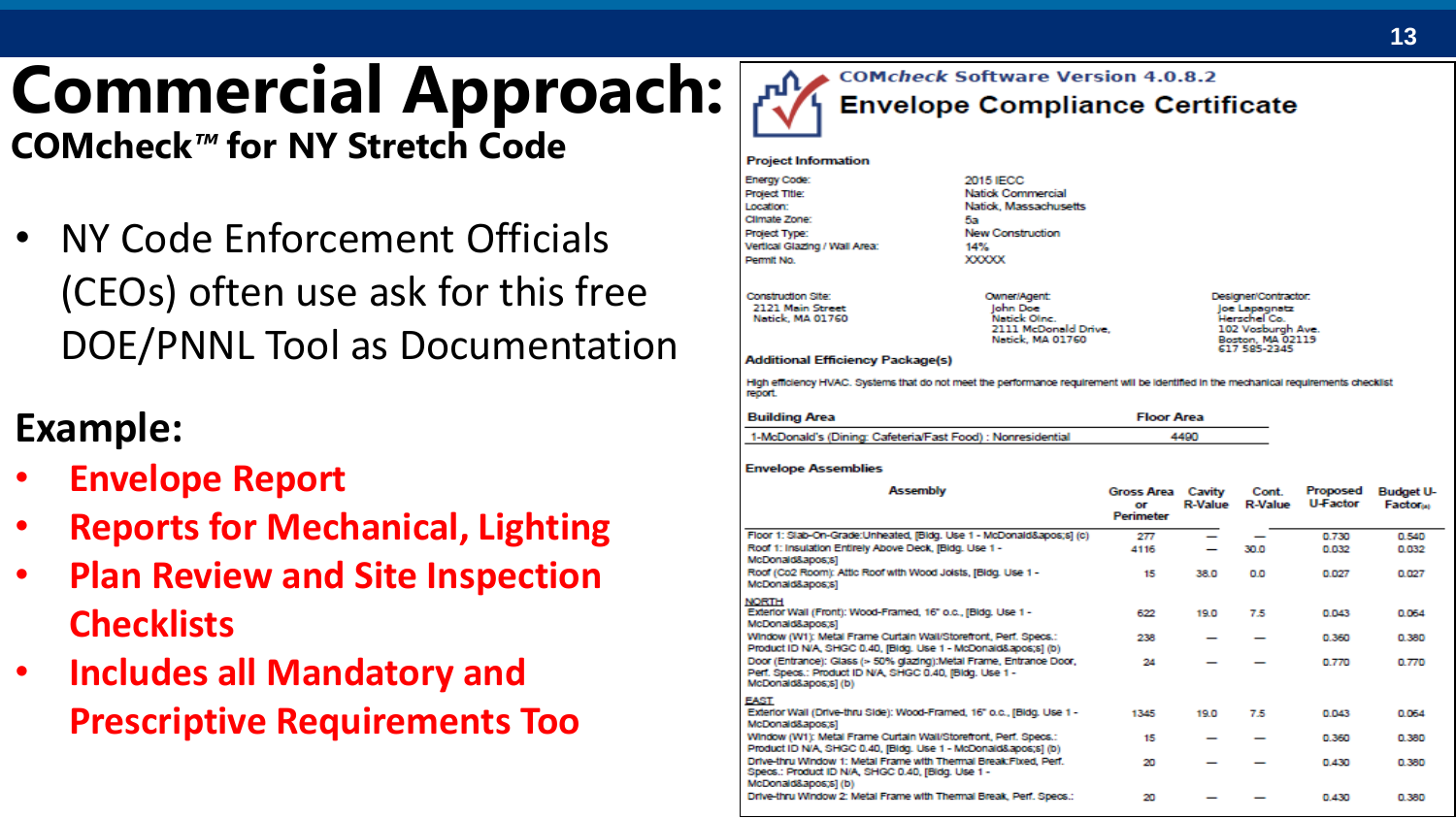## NYStretch vs. 2020 ECCCNYS – What's Different?

#### **NYStretch requirements include:**

- > **Building Envelope**
	- Improved window performance, increased insulation requirements, air leakage testing, air barrier commissioning, mandatory mechanical ventilation
- > **Lighting/Electrical**
	- Reduced interior and exterior lighting power, lighting controls, whole-building energy monitoring
- > **Mechanical**
	- Improved equipment requirements and controls
- > **Compatibility**
	- Renewable and electric vehicle readiness lowers the "Soft costs" of adding Renewables LATER
- > introduces Passive House compliance path
- > **Miscellaneous:**
	- Commercial kitchen equipment efficiencies
- > **Options**
	- Communities may also adopt code appendices requiring solar installations for New Construction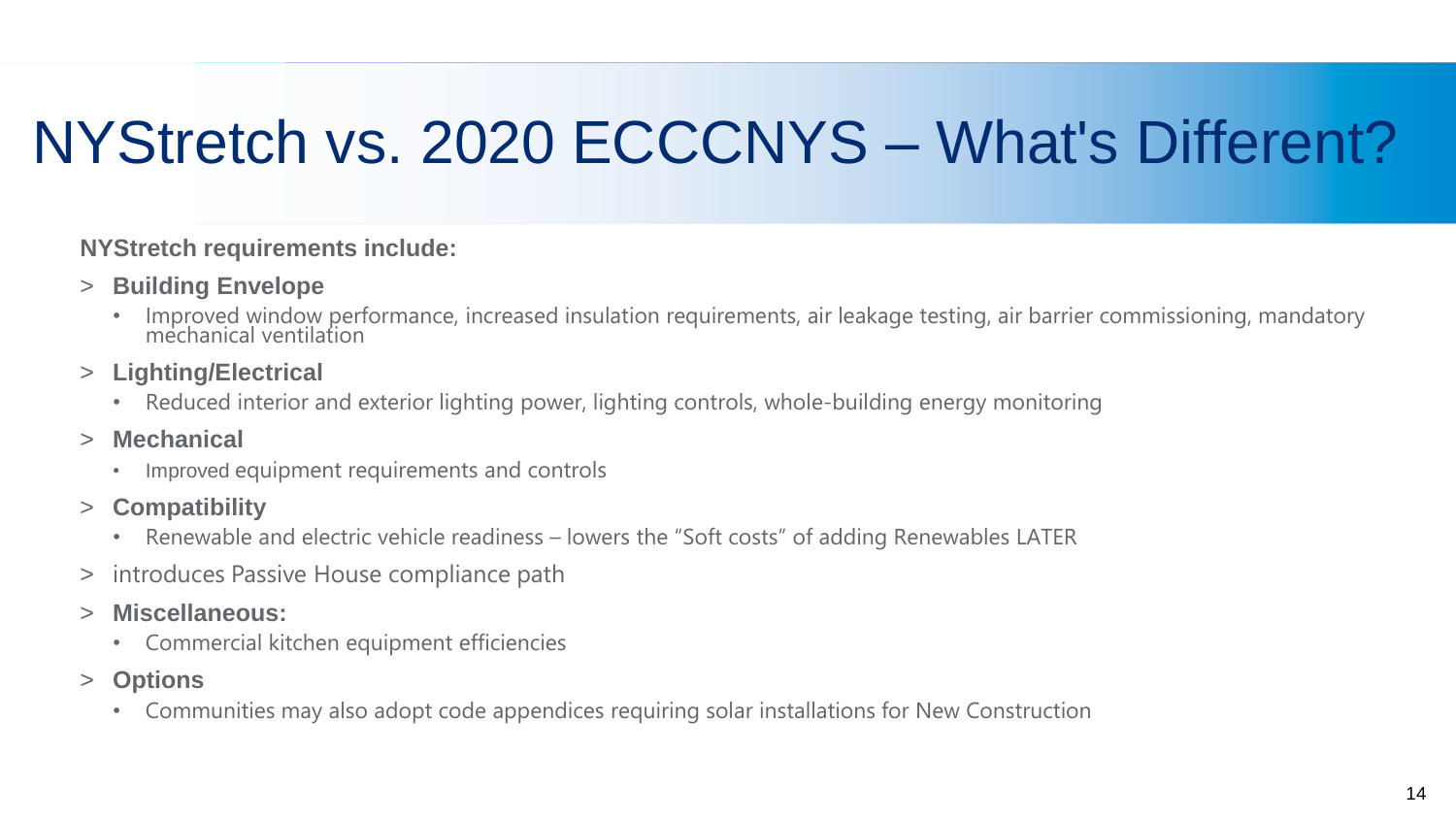## NYStretch – community interest

- > New York City's 2020 Energy Code is NYStretch with I centric amendments.
- > Athens, Philmont, Marbletown, New Rochelle, Town of Bethel, Town of Bedford, Village of Hastings-on-Hudson, City of Beacon, Village of Montour Falls, Mamaroneck, Village of Dobbs Ferry all adopted NYStretch-2020; **MANY** other communities in the process – 14 total Adoptions, another 20 in process
- > Ithaca using NYStretch as part of their Green Building Code.
	- Goal: Carbon-neutral community by 2030
- > SUNY Construction Fund using NYStretch as baseline energy code for all SUNY projects. ALSO NYS-OGS

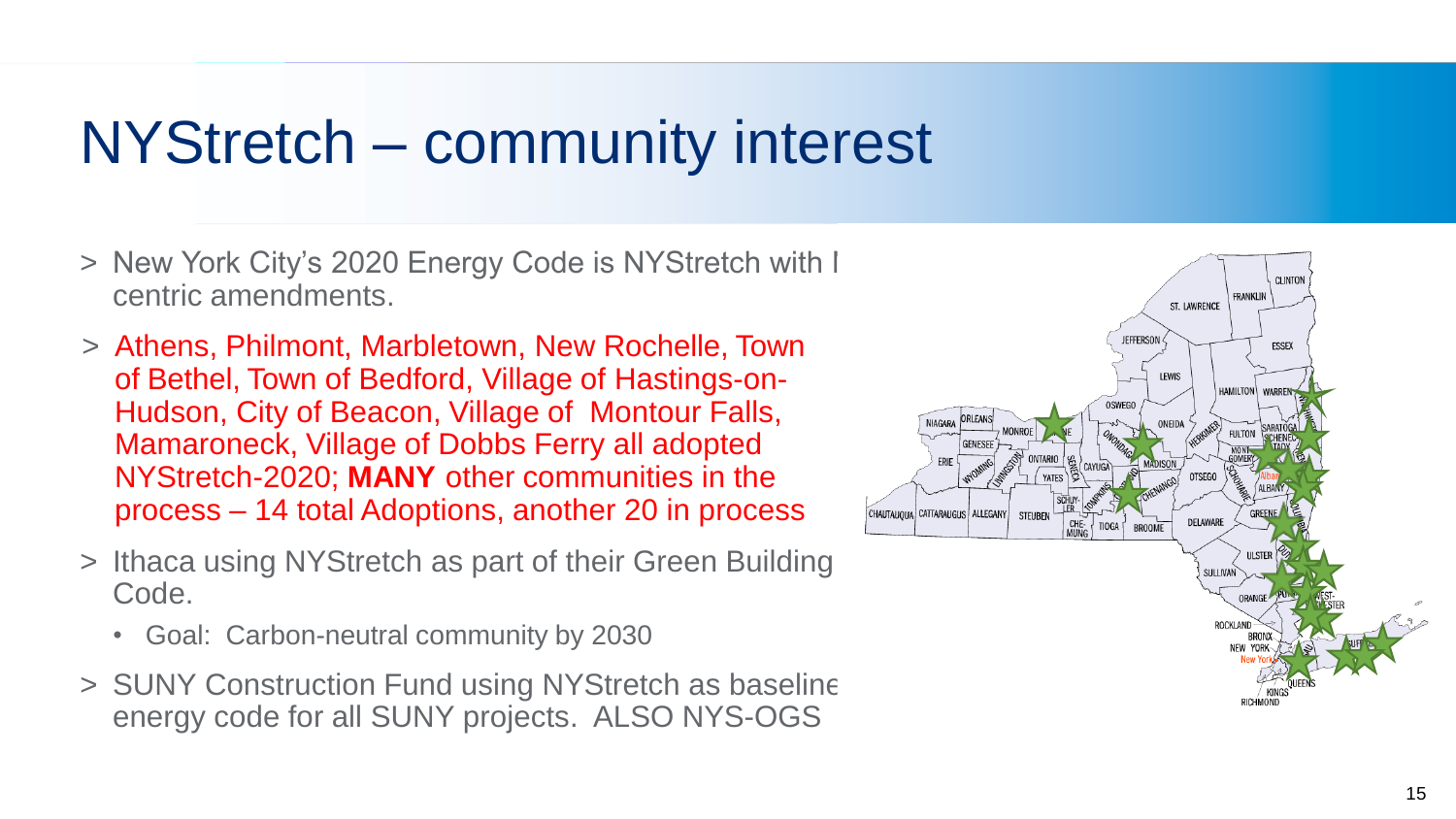#### RESOURCES

- Adoption Guide & Model Local Law
- Training & Technical Support
- Code Enforcement Tools/checklists
- Single Volume Code Manual (coming soon)
- NYStretch-specific *US-DOE REScheck™ & COMcheck ™ tools*
- Hotline for Technical and Interpretation Assistance
- NYStretch Circuit Riders technical and adoption support
- **[www.nyserda.ny.gov/stretchenergy2020](http://www.nyserda.ny.gov/stretchenergy2020) \*\* NYS -DOS has determined there is one conflict with the Uniform Code – It is addressed in the new Adoption Guide; PLUS - NYSERDA will review and comment on your language before you adoption**



NYStretch Energy Code-2020 **Adoption Guide and Model Resolution Language** 



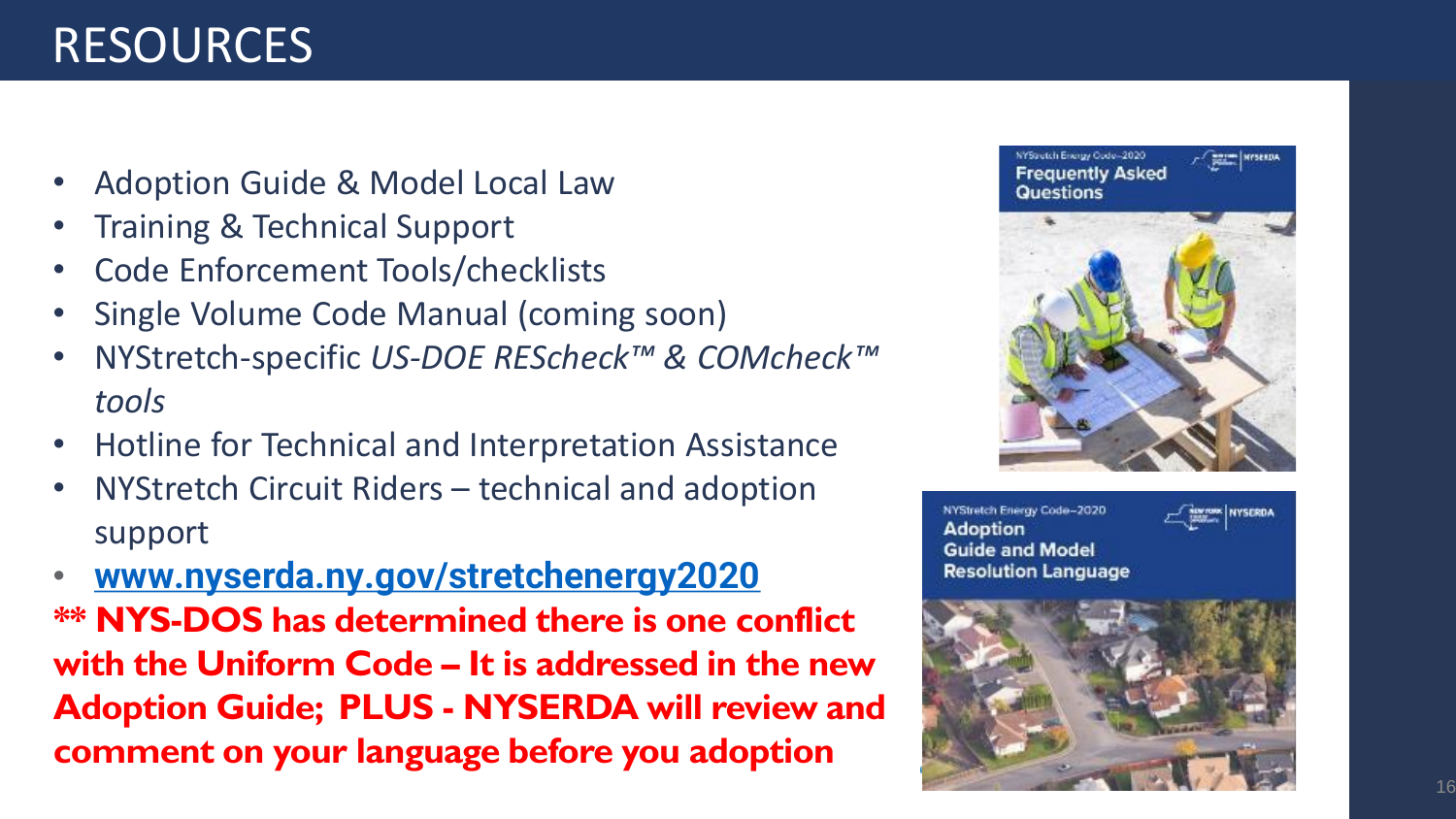#### **Energy Code-related Incentives: NYSERDA**



- **Third Party Program – 4600**
	- \$\$ to utilize Certified 3<sup>rd</sup> Parties and Advanced Code Technologies
- **Stretch To Zero Program - 4859**
	- \$500k All-electric code
	- \$25k/Quarter 2 years
	- **Build Better Homes – 4875**
		- \$\$ to design, market and build allelectric NYStretch+ homes
- **New Construction Housing – 4337**
	- \$\$ for Design, Support, Cost



7